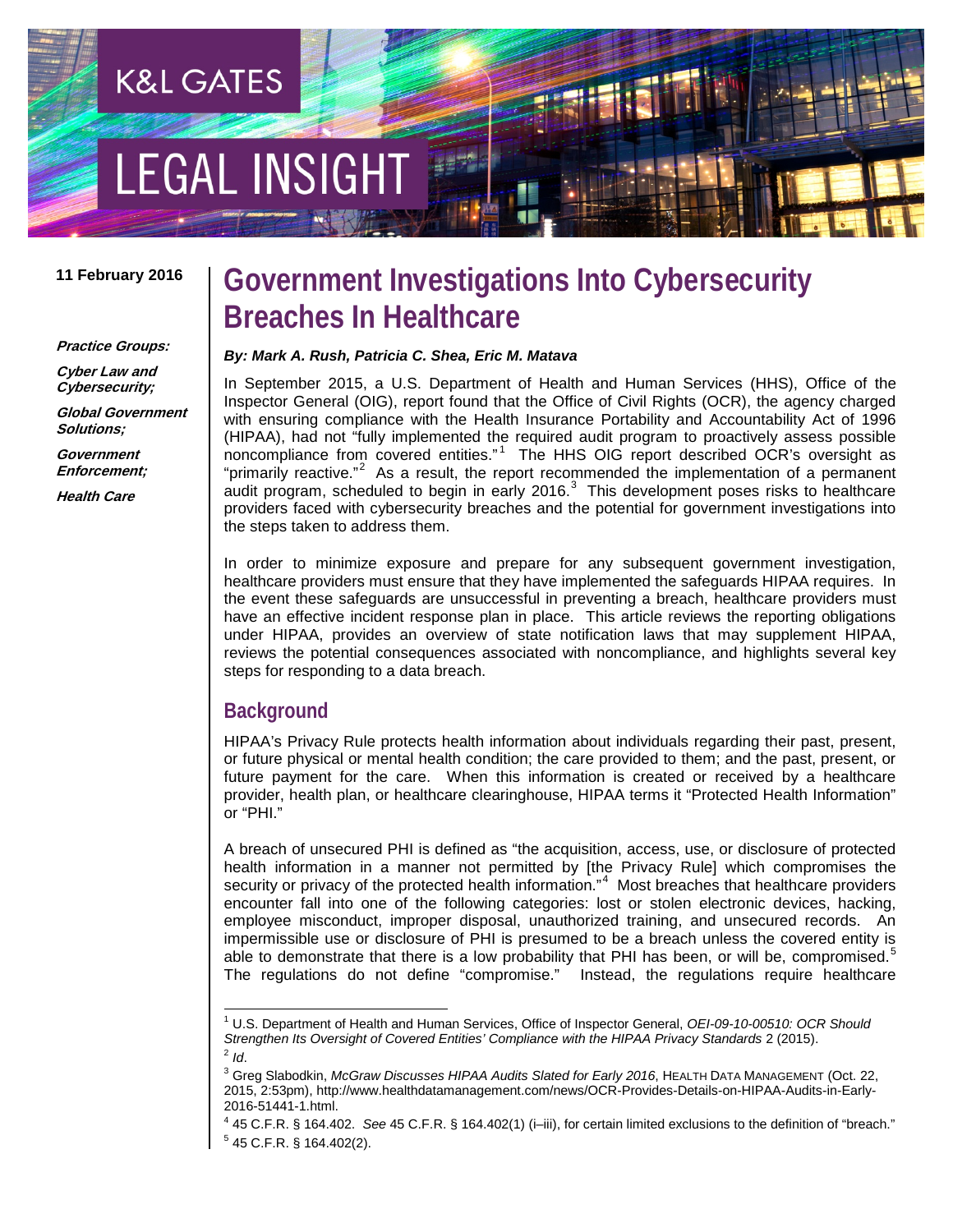### **Government Investigations Into Cybersecurity Breaches In Healthcare**

providers and other entities subject to HIPAA (collectively, "covered entities") to conduct a risk assessment of at least the following factors:

- (1) The type and amount of PHI involved;
- (2) Who impermissibly used the PHI or to whom was the PHI impermissibly disclosed;
- (3) The extent to which the risk to the PHI has been mitigated; and
- (4) Whether the PHI was actually acquired or viewed. $6$

Covered entities must document their risk assessments in order to demonstrate, if necessary, that no breach notification was required.<sup>[7](#page-1-1)</sup> The burden of proving that notification was not required rests with covered entities, and this documentation is a key component in satisfying this burden.

# **Complying With the Breach Notification Rule**

HIPAA's Breach Notification Rule requires covered entities to notify certain individuals and entities once a breach of *unsecured PHI* has occurred.<sup>[8](#page-1-2)</sup> Unsecured PHI is defined as PHI "that is not rendered unusable, unreadable, or indecipherable to unauthorized persons through the use of a technology or methodology" specified by the secretary of HHS in guidance.<sup>[9](#page-1-3)</sup> According to HHS, unsecured PHI is PHI that has neither been encrypted nor properly destroyed.<sup>[10](#page-1-4)</sup> As noted above, not all unauthorized acquisition, access, use, or disclosures of PHI necessarily amounts to a breach, but if it does and the information is unsecured, a covered entity must notify the affected individuals, the secretary of HHS, and, in some cases, prominent media outlets.<sup>[11](#page-1-5)</sup> The covered entity must notify the respective parties without unreasonable delay, but under no circumstances later than 60 days from the date of discovery of the breach.<sup>[12](#page-1-6)</sup> A breach is discovered by a covered entity as of the first day on which the breach is known to the covered entity, or, would have been known to the covered entity with the exercise of reasonable diligence.<sup>13</sup>

*Notice to Affected Individuals*:Notice should be provided in writing by first-class mail to the individual at his or her last known address or, if the individual agrees to electronic notice and such agreement has not been withdrawn, by electronic mail.<sup>14</sup> If there is insufficient or out-of-date contact information that precludes written notification to the individual, the reporting entity may use a substitute form of notice reasonably calculated to reach the individual instead.<sup>1</sup>

*Notice to the Secretary of HHS*:In any case in which a breach is reportable, the covered entity

<span id="page-1-0"></span> <sup>6</sup> 45 C.F.R. § 164.402(2)(i–iv).

<span id="page-1-1"></span> $7$  78 Fed. Reg. 5577, 5644 (Jan. 25, 2013).

<span id="page-1-2"></span><sup>8</sup> 45 C.F.R. § 164.404(a)(1).

<sup>9</sup> 45 C.F.R. § 164.402.

<span id="page-1-4"></span><span id="page-1-3"></span><sup>10</sup> U.S. DEPT. OF HEALTH AND HUMAN SERVICES, *Guidance to Render Unsecured Protected Health Information Unusable, Unreadable, or Indecipherable to Unauthorized Individuals*, http://www.hhs.gov/hipaa/forprofessionals/breach-notification/guidance/index.html.

<sup>11</sup> 45 C.F.R. § 164.404–408.

<span id="page-1-7"></span><span id="page-1-6"></span><span id="page-1-5"></span><sup>12</sup> 45 C.F.R. § 164.404(b).

<sup>13</sup> 45 C.F.R. § 164.404(a)(2).

<sup>14</sup> 45 C.F.R. § 164.404(d).

<span id="page-1-9"></span><span id="page-1-8"></span><sup>&</sup>lt;sup>15</sup> *Id.* The specific form of alternative notice depends on the amount of individuals for whom there is insufficient contact information.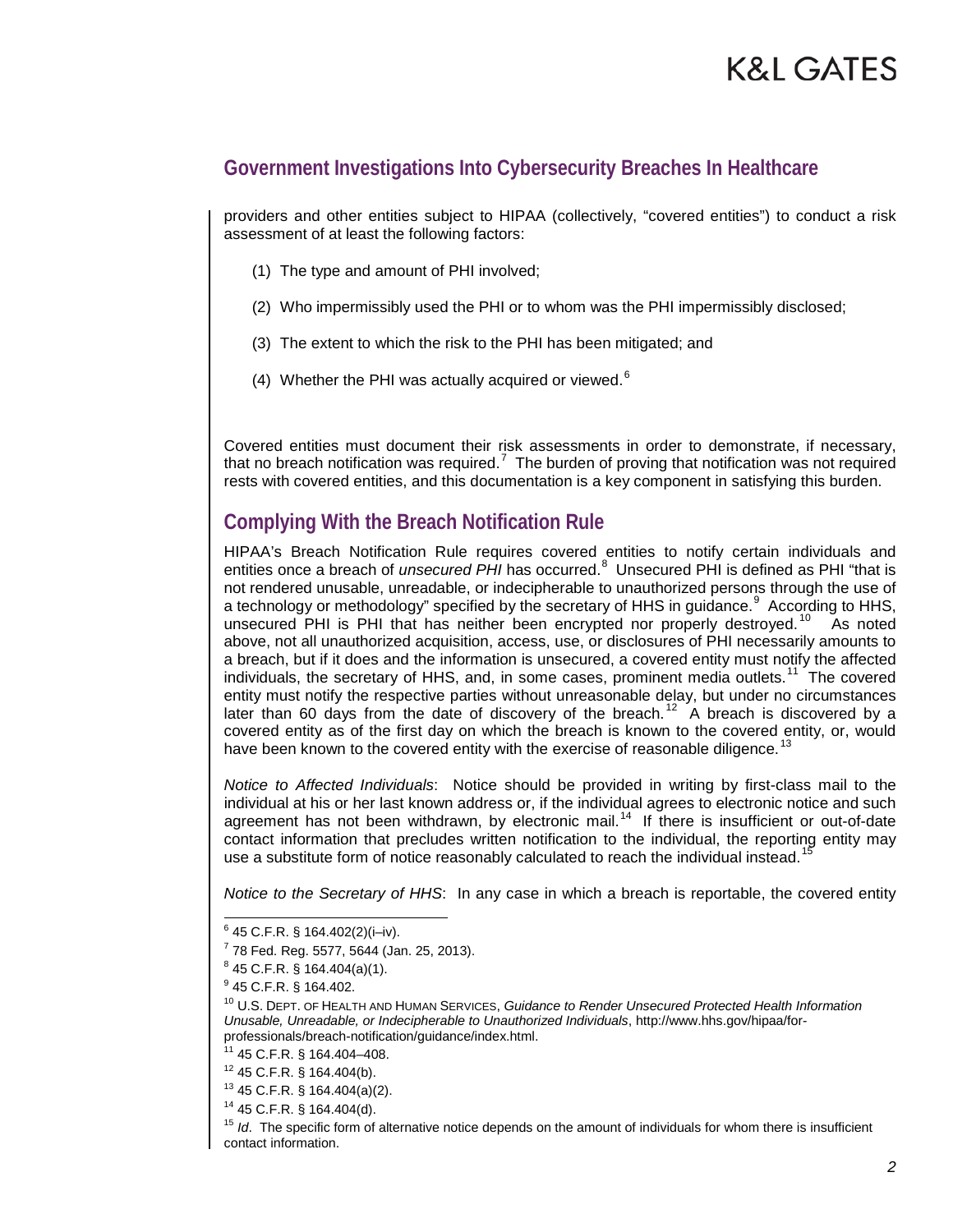# **Government Investigations Into Cybersecurity Breaches In Healthcare**

must notify the secretary of HHS.<sup>16</sup> However, the time at which this notification must be provided depends on the number of individuals affected by the breach.<sup>[17](#page-2-1)</sup>

If fewer than 500 individuals are involved in a particular incident, the covered entity must notify the secretary within 60 days after the end of a calendar year of any and all breaches of this type that occurred during the previous calendar year, although the covered entity may elect to notify the Secretary sooner.<sup>[18](#page-2-2)</sup> If more than 500 individuals are involved in any particular incident, the covered entity must notify the secretary concurrently with the notice it provides to the affected individuals.[19](#page-2-3)

*Notice to the Media*: In cases involving more than 500 individuals within a state or jurisdiction, HIPAA requires that notice be provided to prominent media outlets serving that particular state or jurisdiction.<sup>[20](#page-2-4)</sup>

*Elements of Notification*:The notice must include the following elements, to the extent applicable:

- (1) A brief description of what happened, including the date of the breach and the date of the discovery of the breach, if known;
- (2) A description of the types of unsecured PHI that were involved in the breach (such as whether full name, social security number, date of birth, home address, account number, diagnosis, disability code, or other types of information were involved);
- (3) Any steps individuals should take to protect themselves from potential harm resulting from the breach;
- (4) A brief description of what the covered entity involved is doing to investigate the breach, to mitigate harm to individuals, and to protect against any further breaches; and
- (5) Contact procedures for individuals to ask questions or learn additional information, which must include a toll-free telephone number, an email address, website, or postal address.<sup>[21](#page-2-5)</sup>

The notice must also be written in plain language and must be in writing, except in certain circumstances where substitute notice is permitted because the contact information for individuals is unknown.<sup>[22](#page-2-6)</sup>

### **State Breach Notification Statutes**

As of January 1, 2016, 47 states have passed their own breach notification laws.  $23\text{ }$  $23\text{ }$  The requirements in each state's law will be preempted by any contrary provisions in HIPAA or any of its applicable implementing regulations, unless the state law is considered more stringent than

<span id="page-2-1"></span><span id="page-2-0"></span> <sup>16</sup> 45 C.F.R. § 164.408(a).

 $17$  45 C.F.R. § 164.408(b-c).

 $18$  45 C.F.R. § 164.408(c).

<span id="page-2-2"></span><sup>19</sup> 45 C.F.R. § 164.408(b).

<span id="page-2-4"></span><span id="page-2-3"></span> $20$  45 C.F.R. § 164.406(a).

<span id="page-2-5"></span><sup>&</sup>lt;sup>21</sup> 45 C.F.R. § 164.404(c)(1) (A–E).<br><sup>22</sup> 45 C.F.R. § 164.404(c)(2).

<span id="page-2-7"></span><span id="page-2-6"></span><sup>&</sup>lt;sup>23</sup> Alabama, New Mexico, and South Dakota are the only states that have not yet adopted a data breach notification law.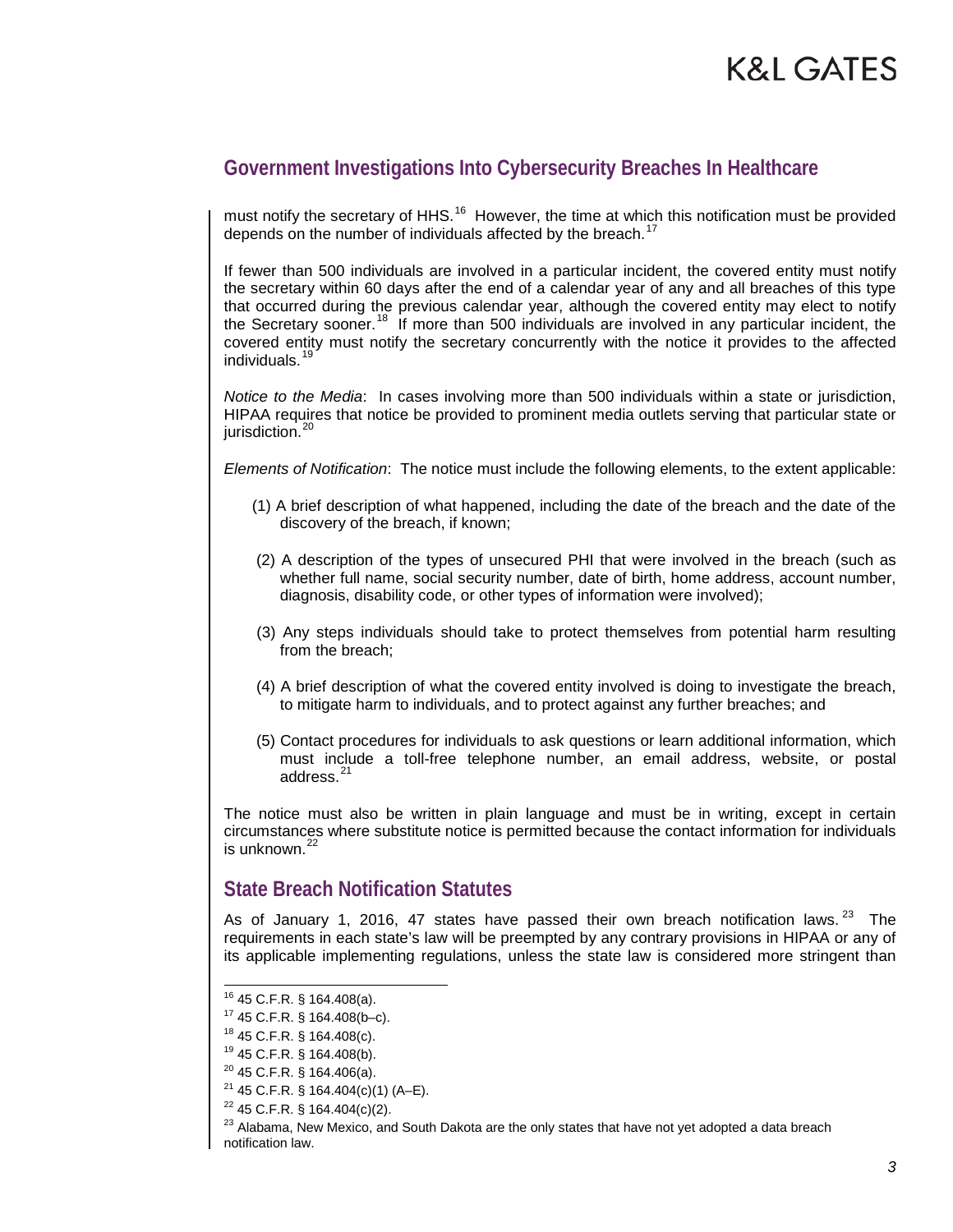### **Government Investigations Into Cybersecurity Breaches In Healthcare**

the corresponding HIPAA requirement.<sup>[24](#page-3-0)</sup> Although it is important to perform a comprehensive review of each state's breach notification requirements in order to determine how it will interact with HIPAA, a few common state law variations are worth mentioning:

*Definition of "Personal Information"*:In many states, the scope of "personal information" is expanded to include electronic passwords, financial account information, license numbers, DNA profiles, and tax information.

*Notice to Attorney General or State Agency*: Most states require that notice also be given to the state attorney general's office or other state agency, such as the state police or consumer protection agency. This type of notification is often required only if the breach involves more than 500 individuals within the state.

*Notification Within Specific Time Frames*: A few state laws implement their own, more stringent, time requirement by which a covered entity must notify affected individuals. The most common variation is 45 days after discovery of the breach; however, the notification window can be as short as 30 days after discovery.

*Private Cause of Action*: Unlike HIPAA, a minority of states provide for a private cause of action for damages suffered as a result of a violation of the state's breach notification statute. These causes of action are often embedded within the state's deceptive trade practices statute and, in a few states, allow for treble damages to be awarded.

# **Consequences of Noncompliance**

Failure to comply with the requirements of HIPAA can result in both criminal and civil penalties, as well as exclusion from federal programs, depending upon the nature and extent of the violation.<sup>2</sup>

#### *Criminal Penalties*

Any individual who (1) knowingly uses or causes to be used a unique health identifier, (2) obtains individually identifiable health information relating to an individual, or (3) discloses individually identifiable health information to another person may be subject to criminal sanctions.<sup>[26](#page-3-2)</sup> Criminal penalties only apply when an individual acts knowingly, or purposefully.<sup>27</sup> The Department of Justice interpreted the "knowingly" element of the HIPAA statute for criminal liability as requiring only knowledge of the actions that constitute the violation.<sup>[28](#page-3-4)</sup> In other words, specific knowledge of an action being in violation of the HIPAA statute is not required for criminal liability to be  $imposed.<sup>29</sup>$  $imposed.<sup>29</sup>$  $imposed.<sup>29</sup>$ 

In the case of any purposeful violation, a \$50,000 fine may be imposed in addition to one year of imprisonment.<sup>[30](#page-3-6)</sup> Individuals committing offenses under false pretenses may be subject to a

<span id="page-3-3"></span><span id="page-3-2"></span> $^{27}$  *Id.* 

http://www.justice.gov/sites/default/files/olc/opinions/attachments/2014/11/17/hipaa\_final.htm.<br><sup>29</sup> *Id.* 30 42 U.S.C. § 1320d-6(b)(1).

<span id="page-3-1"></span><span id="page-3-0"></span> <sup>24</sup> 45 C.F.R. § 160.203.

 $^{25}$  42 U.S.C. § 1320d-5.<br> $^{26}$  42 U.S.C. § 1320d-6(a).

<span id="page-3-4"></span><sup>28</sup> United States Department of Justice, *Memorandum Opinion for the General Counsel Department of Health and Human Services and the Senior Counsel to the Deputy Attorney General on the Scope of Criminal Enforcement Under 42 U.S.C. § 1320d-6* (June 1, 2005),

<span id="page-3-6"></span><span id="page-3-5"></span>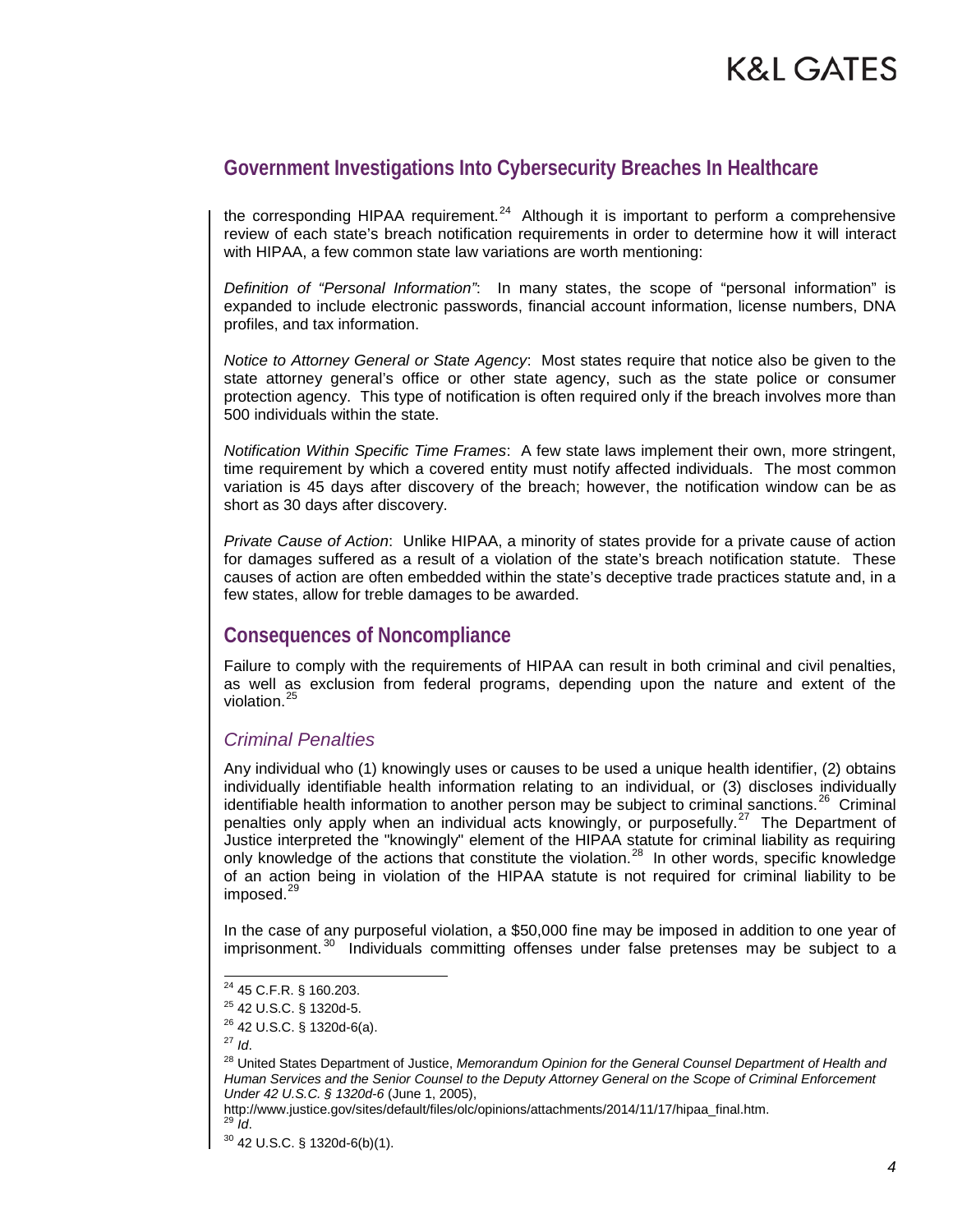# **Government Investigations Into Cybersecurity Breaches In Healthcare**

\$100,000 fine and up to five years in prison.<sup>31</sup> Finally, if the offense is committed with intent to sell, transfer, or use individually identifiable health information for commercial advantage, personal gain, or malicious harm, the individual may be fined \$250,000 and could face 10 years in prison.

#### *Civil Penalties*

The American Recovery and Reinvestment Act of 2009 established a tiered civil penalty structure for HIPAA violations; however, the HHS secretary retains authority to modify the amount of the penalty based upon the nature and extent of the violation.<sup>[33](#page-4-2)</sup> The secretary is prohibited from imposing civil penalties if the violation is corrected within 30 days of discovery, except in cases of willful neglect.<sup>3</sup>

| <b>Nature of HIPAA Violation</b>                                                                                                                       | <b>Minimum Penalty</b>                                                                        | <b>Maximum Penalty</b>                                                      |
|--------------------------------------------------------------------------------------------------------------------------------------------------------|-----------------------------------------------------------------------------------------------|-----------------------------------------------------------------------------|
| <b>HIPAA</b> violation where<br>individual did not know (and<br>would not have known through<br>reasonable diligence) that he<br>or she violated HIPAA | \$100 per violation, subject to<br>an annual maximum of<br>\$25,000 for repeat violations     | \$50,000 per violation, subject<br>to an annual maximum of<br>\$1.5 million |
| HIPAA violation due to<br>reasonable cause and not due<br>to willful neglect                                                                           | \$1,000 per violation, subject to<br>an annual maximum of<br>\$100,000 for repeat violations  | \$50,000 per violation, subject<br>to an annual maximum of<br>\$1.5 million |
| HIPAA violation due to willful<br>neglect, but violation is<br>corrected within the required<br>time period                                            | \$10,000 per violation, subject<br>to an annual maximum of<br>\$250,000 for repeat violations | \$50,000 per violation, subject<br>to an annual maximum of<br>\$1.5 million |
| HIPAA violation due to willful<br>neglect and is not corrected                                                                                         | \$50,000 per violation, subject<br>to an annual maximum of<br>\$1.5 million                   | \$50,000 per violation, subject<br>to an annual maximum of<br>\$1.5 million |

Although there is currently no private cause of action for individuals harmed by HIPAA violations, state attorneys general may bring civil actions and obtain damages on behalf of state residents.<sup>[35](#page-4-4)</sup>

#### *Exclusion*

In extreme cases, the HHS secretary has the authority to exclude a provider from participation in any federal healthcare program for conduct relating to fraud, theft, embezzlement, breach of fiduciary responsibility, or other financial misconduct in connection with the delivery of a healthcare item or service.<sup>36</sup> While exclusion carries many consequences, the primary effect is

<span id="page-4-1"></span><span id="page-4-0"></span> <sup>31</sup> 42 U.S.C. § 1320d-6(b)(2).

 $3^2$  42 U.S.C. § 1320d-6(b)(3).<br> $3^3$  Id.

<span id="page-4-3"></span><span id="page-4-2"></span><sup>&</sup>lt;sup>34</sup> 42 U.S.C. § 1320d-5(b)(2)(A).

<span id="page-4-4"></span><sup>35</sup> 42 U.S.C. § 1320d-5(d)(1).

<span id="page-4-5"></span> $36$  Social Security Act, 42 U.S.C. § 1320a-7(b).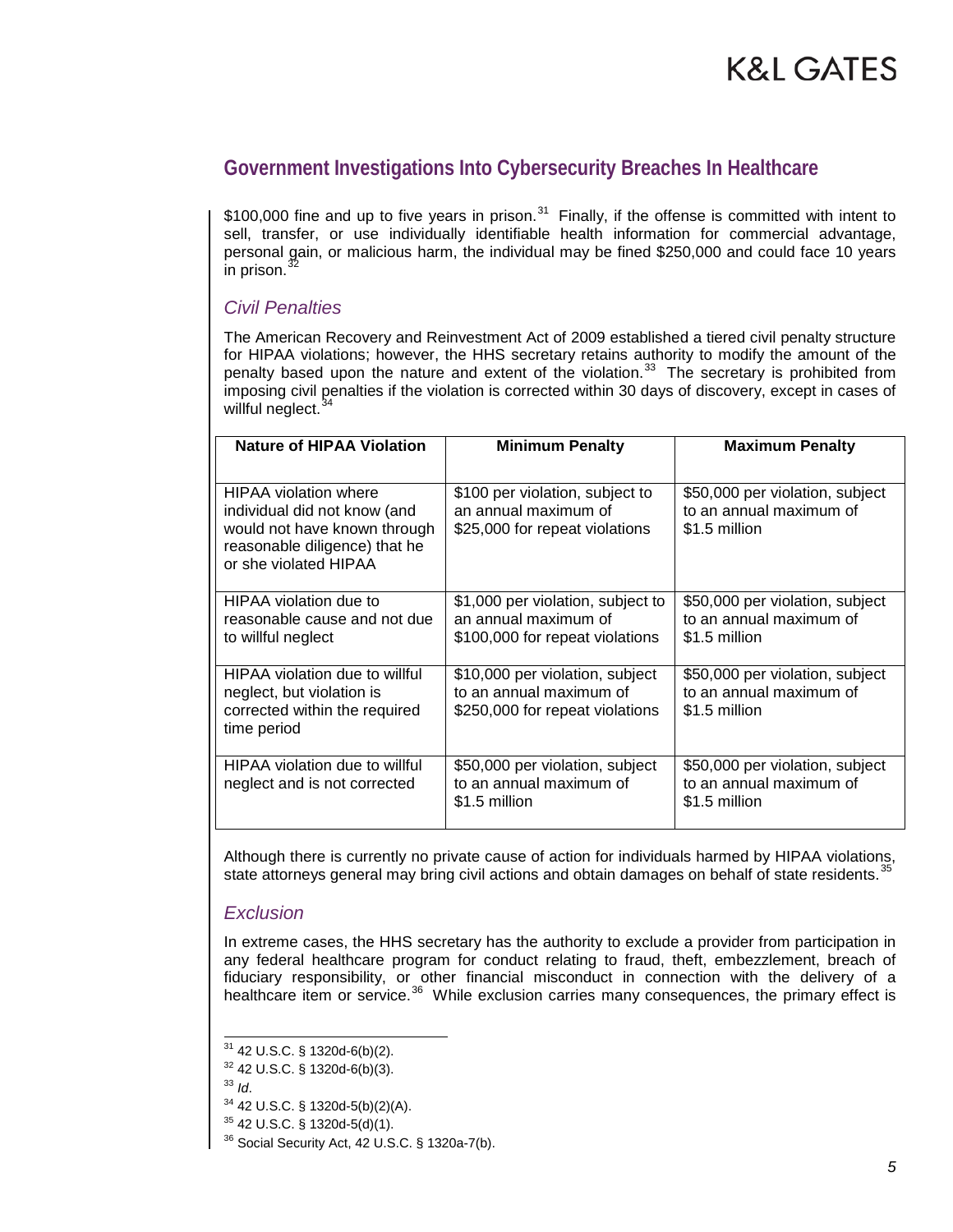# **Government Investigations Into Cybersecurity Breaches In Healthcare**

that the federal government will not provide payment for any items or services furnished, ordered, or prescribed by an excluded individual or entity.<sup>[37](#page-5-0)</sup>

#### *Obstruction of Justice*

The failure to adequately investigate allegations of healthcare fraud can frequently lead to obstruction of justice charges. A criminal statute enacted as part of HIPAA provides that "[w]hoever willfully prevents, obstructs, misleads, delays or attempts to prevent, obstruct, mislead, or delay the communication of information or records relating to a violation of a federal health care offense to a criminal investigator" could be subject to civil penalties and/or up to five years in prison.<sup>[38](#page-5-1)</sup>

Obstruction of justice charges are particularly concerning in the healthcare context because the underlying conduct that serves as the basis for the offense is often seemingly benign when compared with common forms of obstruction like jury tampering or destruction of evidence. For example, an innocent misstatement or an inadvertent failure to produce a responsive document in the course of an investigation may be construed as a willful obstruction. Additionally, given the complexity of many healthcare fraud schemes, obstruction of justice is often easier for the government to prove to a jury. It is, therefore, essential that healthcare providers put in place an effective internal investigation policy and process so that they are prepared to interact with government investigators in a manner that can only be construed as cooperative.<sup>[39](#page-5-2)</sup>

### **Key Steps for Implementing an Effective Incident Response Plan**

Once a breach has been detected, it is crucial that the covered entity immediately begin to execute its incident response plan. The first 24–72 hours after discovery are especially critical to the successful resolution of a data breach. In the event of a breach, healthcare providers should follow these key steps:

#### **(1) Record key dates and times.**

Record the date and time when the breach was discovered and confirmed, as well as the date and time when the incident response plan is initiated. This information should ultimately be compiled in an incident report.

#### **(2) Assemble the incident response team and engage necessary external resources.**

The incident response team is usually composed of both internal and external members, and should be formed in advance of any breach. Often the team is led by an internal or external legal department or a chief privacy officer, who is tasked with coordinating the response efforts among the various stakeholders.

It is essential for the covered entity to identify what breach response roles it will outsource based on the organization's available resources. Outside vendors can be hired to handle the legal, forensic, notification, public relations, and victim protection aspects of the breach response process. It is also important at this stage to establish a

<span id="page-5-0"></span> <sup>37</sup> *See* U.S. Department of Health and Human Services, Office of Inspector General, Special Advisory Bulletin on the Effect of Exclusion from Participation in Federal Health Care Programs (May 8, 2013),

http://oig.hhs.gov/exclusions/files/sab-05092013.pdf (additional consequences associated with exclusion).

<sup>38</sup> 18 U.S.C. § 1518.

<span id="page-5-2"></span><span id="page-5-1"></span><sup>39</sup> *See* 70 Fed. Reg. 4876 (2005) (OIG Supplemental Compliance Program Guidance for Hospitals).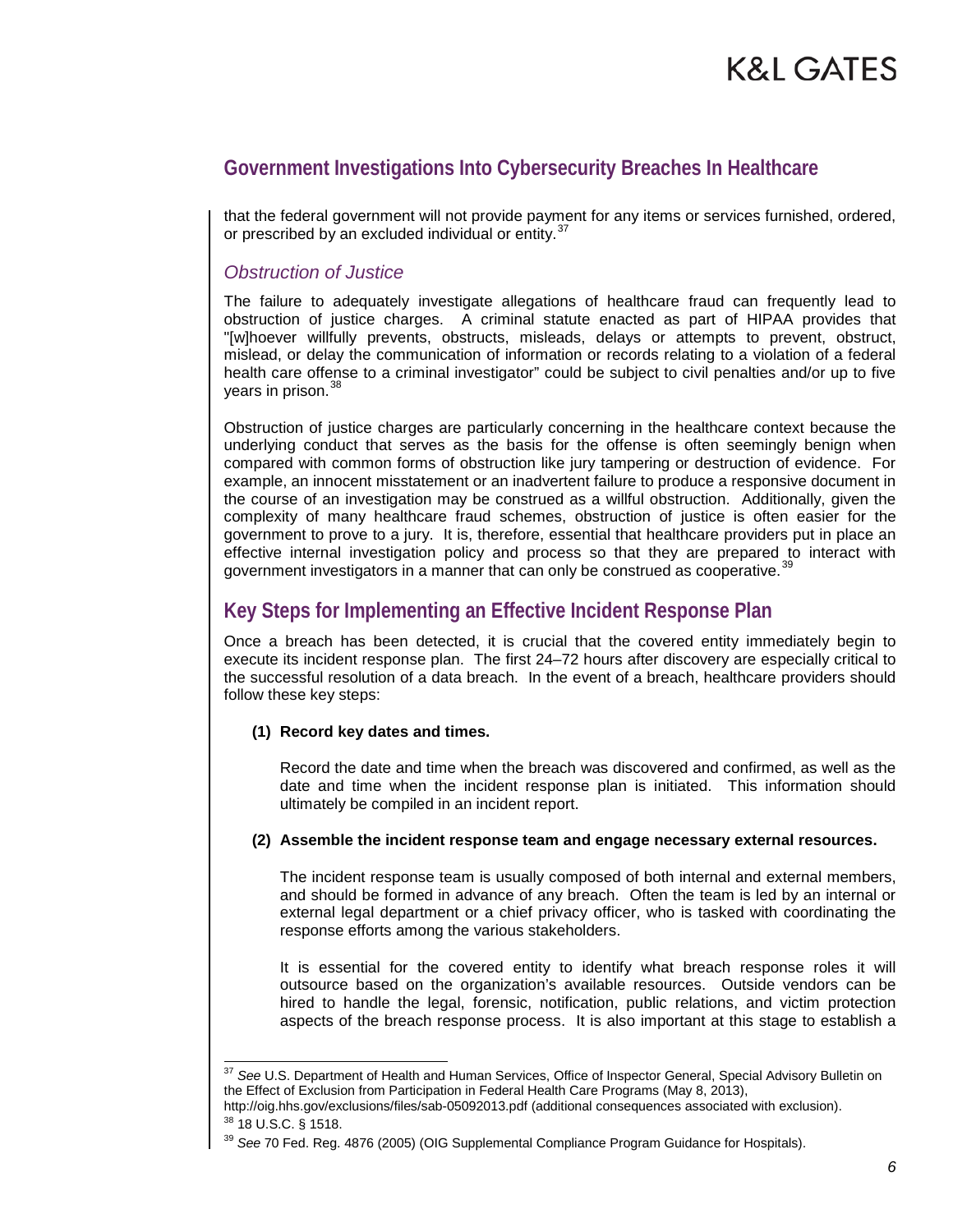# **Government Investigations Into Cybersecurity Breaches In Healthcare**

communication protocol with the incident response team in case information about the breach is leaked prior to proper notification.

#### **(3) Secure the premises and preserve evidence.**

This step varies depending upon the nature and extent of the data breach. In general, it involves securing the premises where the breach occurred, taking inventory of missing items, reviewing surveillance data, and working with either law enforcement or private forensic experts to conduct the investigation. The incident response team should designate one member who is in charge of communicating directly with law enforcement personnel.

It is also important to disconnect any computers or electronic devices from the network in order to isolate the system from further harm, but refrain from turning them off to avoid the possibility that crucial evidence will be lost.

#### **(4) Interview key custodians and identify compromised data.**

After securing evidence, the incident response team should continue its investigation by interviewing key custodians of records to determine what data was compromised, how it was taken, by whom and to whom was the incident reported, and the potential risks associated with the exposure. Be sure to document all actions taken during the course of the investigation and pay particular attention to those aimed at determining the root cause of the breach. Regulators will always ask for evidence of action taken to determine the cause of the breach and to prevent further exposure.

#### **(5) Conduct risk assessment.**

After the necessary information has been gathered, it is imperative that the incident response team undertake an incident risk assessment using the four-factor analysis set forth in HIPAA's accompanying regulations. State law may require the consideration of additional factors in this analysis. Many third-party vendors offer services and tools to assist in this process. It is at this stage that a determination is made as to whether a breach triggers any of the federal or state notification requirements.

#### **(6) Notify all necessary parties as soon as possible.**

If the risk assessment determines that the breach is reportable, the covered entity should act swiftly to notify the necessary parties as required by both federal and state law. While federal and state notification deadlines can range from 30 to 60 days after discovery of a breach, a covered entity should not delay notification. The law requires that notification be given without unreasonable delay, and it is usually best practice to notify affected individuals as soon as possible. Since most organizations do not have the resources necessary to handle mass notifications, it is common for the covered entity to seek outside assistance by setting up a call center and customer relationship management system.

#### **(7) Perform postbreach review and update incident response plan.**

The sole advantage of experiencing a data breach is that it affords covered entities the opportunity to assess the effectiveness of their incident response plan and make any necessary revisions based on weaknesses that were highlighted during the previous